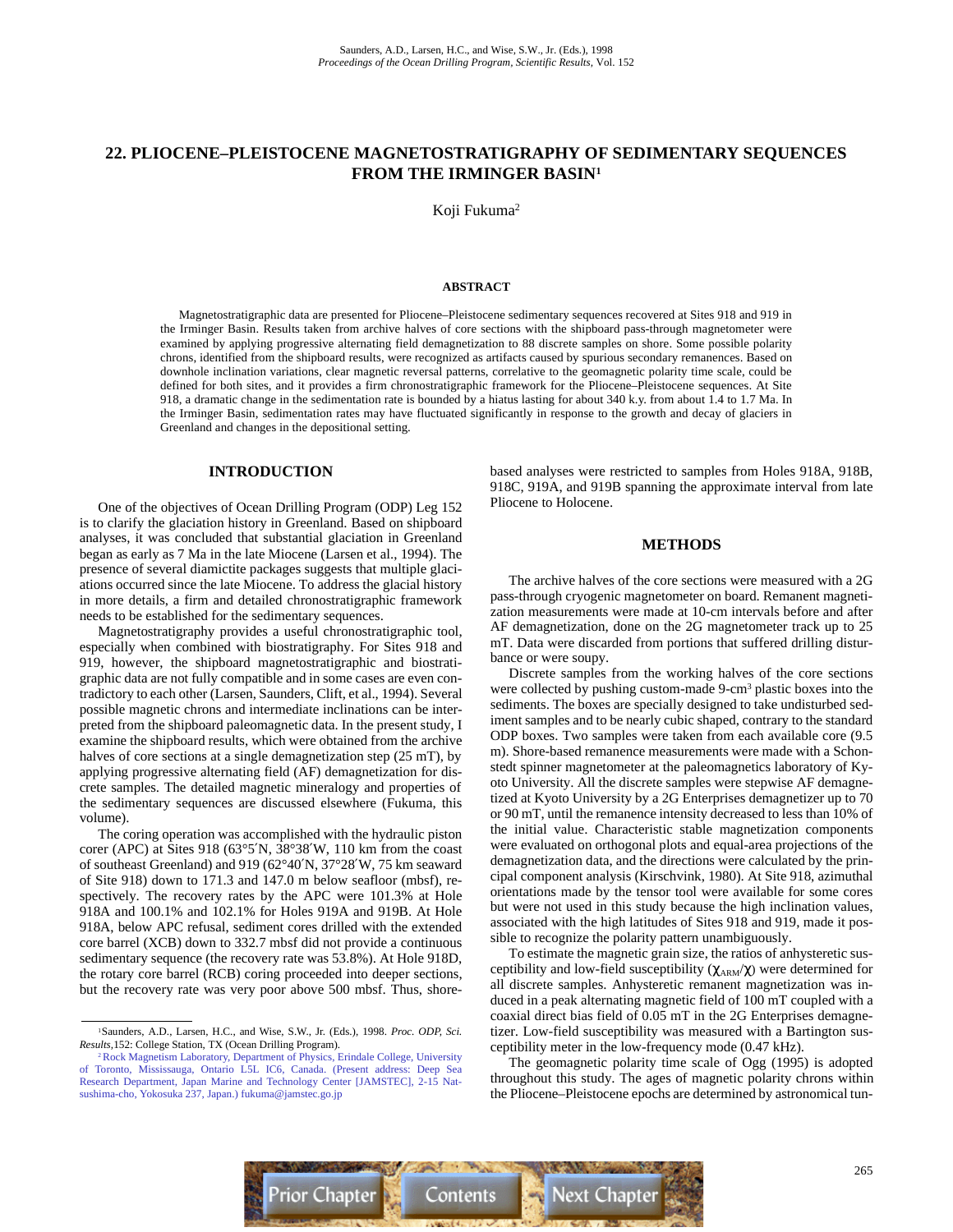ing. These ages are very close to those calculated by Wei (1995), which is based on the systematic analysis of marine magnetic anomaly profiles done by Cande and Kent (1992).

## **PALEOMAGNETIC RESULTS**

Examples of progressive AF demagnetization behaviors are presented on orthogonal plots and equal-area projections in Figure 1. Because the natural remanent magnetization (NRM) intensities before demagnetization are very high on the order of  $10^{-1}$  A/m (Table 1), samples can be reliably measured with the Schonstedt spinner magnetometer up to 70 or 90 mT.

AF demagnetization of some samples from Site 918 (Fig. 1A) and of most samples from Site 919 (Fig. 1B) shows a dominant single component remanence with a minor overprint. The stable component is easily identified as either a linear segment to the origin on orthogonal plots or clustered points on equal-area projections. The secondary overprint component is steeply downward and can be removed below 10 mT. Although the large positive inclination and low stabil-



Figure 1. Orthogonal plots (left), intensity decay curves (middle), and equal-area projections (right) of magnetization behaviors during AF demagnetization. **A– B.** Essentially single component remanences. **C–D.** Large secondary remanence components with characteristic stable remanences. **E–F.** Unsuccessful samples. Open and solid symbols on orthogonal plots represent the projected vector end points of magnetization on vertical and horizontal planes, respectively. Open and solid symbols on equal-area projections show the projected points on the upper and lower hemisphere, respectively.  $J_0$  denotes the remanence intensity before demagnetization.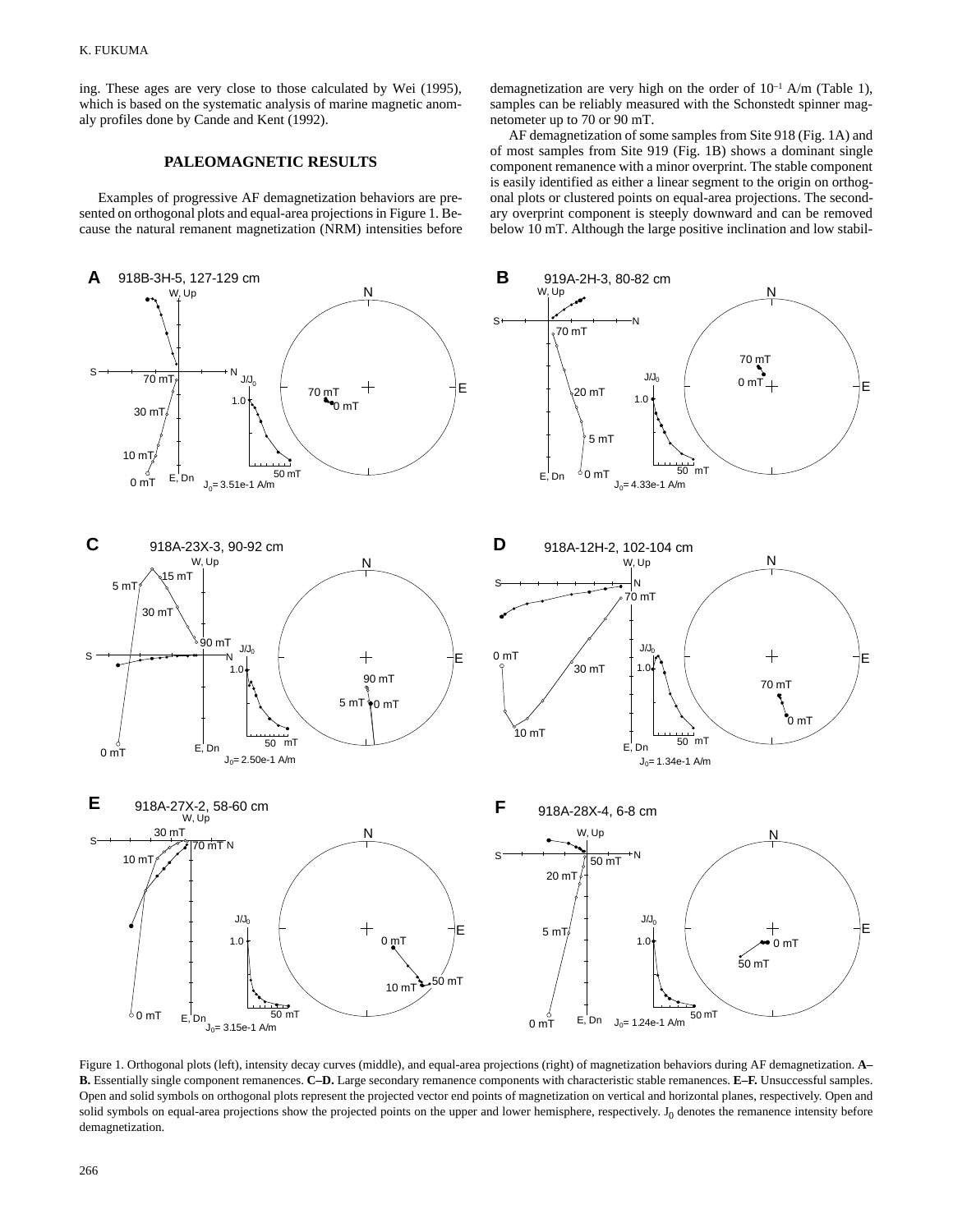**Table 1. Remanence data on discrete samples analyzed on shore for Sites 918 and 919.**

| Core, section<br>interval (cm)    | Depth<br>(mbsf)  | <b>NRM</b><br>intensity<br>(A/m) | <b>NRM</b><br>(°)  | Stable<br>inclination inclination<br>(°) | Stable<br>range<br>(mT) | $\chi_{\rm ARM}/\chi$ | Core, section<br>interval (cm) | Depth<br>(mbsf) | <b>NRM</b><br>intensity<br>(A/m) | <b>NRM</b><br>(°) | Stable<br>inclination inclination<br>(°) | Stable<br>range<br>(mT) | $\chi_{\text{ARM}}/\chi$ |
|-----------------------------------|------------------|----------------------------------|--------------------|------------------------------------------|-------------------------|-----------------------|--------------------------------|-----------------|----------------------------------|-------------------|------------------------------------------|-------------------------|--------------------------|
| 152-918A-                         |                  |                                  |                    |                                          |                         |                       | 37X-2, 107-109                 | 317.67          | $1.60e-1$                        | $-45.2$           | $-51.9$                                  | $10 - 70$               | 5.51                     |
| $5H-3, 61-63$                     | 33.91            | $4.23e-1$                        | 78.7               | 78.8                                     | $15 - 70$               | 7.92                  |                                |                 |                                  |                   |                                          |                         |                          |
| 5H-6, 27-29                       | 38.07            | $6.07e-1$                        | 79.4               | 76.2                                     | $10 - 70$               | 6.12                  | 152-918B-<br>1H-1, 77-79       | 0.77            | $2.61e-1$                        | 71.3              | 67.2                                     | $20 - 70$               | 8.65                     |
| $6H-2$ , $46-48$                  | 41.76            | 4.55e-1                          | 74.8               |                                          |                         | 4.62                  | 1H-4, 52-54                    | 5.02            | 2.37e-1                          | 80.3              | 80.5                                     | $20 - 70$               | 7.06                     |
| $6H-6.131-133$                    | 48.61            | $1.90e-1$                        | $-26.3$            | 40.9                                     | $10 - 70$               | 6.89                  | $2H-3, 64-66$                  | 10.44           | $2.14e-1$                        | 77.1              | 78.3                                     | $10 - 70$               | 7.13                     |
| $7H-2.4-6$                        | 50.84            | 5.84e-1                          | 66.5               | 60.3                                     | $15 - 90$               | 6.55                  | $2H-5.118-120$                 | 13.98           | $3.44e-1$                        | 65.9              | 65.4                                     | $20 - 90$               | 8.01                     |
| 7H-4, 98-100                      | 54.78            | $3.17e-1$                        | $-71.4$            | $-71.3$                                  | $20 - 70$               | 4.47                  | 3H-2, 109-111                  | 18.89           | 2.59e-1                          | 77.3              | 70.3                                     | $15 - 70$               | 7.11                     |
| 8H-2, 89-91                       | 61.19            | $4.16e-1$                        | $-60.3$            | $-64.7$                                  | $10 - 70$               | 6.97                  | 3H-5, 127-129                  | 23.57           | $3.51e-1$                        | 52.6              | 48.1                                     | $10 - 70$               | 6.83                     |
| $8H-5.103-105$                    | 65.83            | 1.98e-1                          | $-33.4$            | $-48.7$                                  | $30 - 90$               | 5.59                  |                                |                 |                                  |                   |                                          |                         |                          |
| $9H-3.56-58$                      | 71.86            | $3.35e-1$<br>5.85e-1             | $-69.4$<br>$-62.9$ | $-72.7$                                  | $15 - 90$<br>$10 - 90$  | 4.82                  | 152-918C-                      |                 |                                  |                   |                                          |                         |                          |
| $9H-6.91-93$<br>$10H-2$ , $70-72$ | 76.71<br>80.00   | $1.25e-1$                        | 6.6                | $-65.6$<br>$-72.4$                       | $20 - 90$               | 6.65<br>5.48          | 1H-3, 113-115                  | 29.93           | 2.55e-1                          | 81.2              | 77.3                                     | $20 - 70$               | 7.95                     |
| $10H-6$ , $40-42$                 | 85.70            | $6.33e-1$                        | 71.7               | 56.5                                     | $20 - 70$               | 6.00                  | $1H-6, 60-62$                  | 33.90           | 3.91e-1                          | 64.3              | 65.1                                     | $10 - 90$               | 4.97                     |
| 11H-2, 96-98                      | 89.76            | $4.05e-2$                        | 74.6               |                                          |                         | 6.55                  | 152-919A-                      |                 |                                  |                   |                                          |                         |                          |
| $11H-6.40-42$                     | 95.20            | 8.35e-1                          | 69.4               | 69.2                                     | $15 - 70$               | 7.82                  | 1H-1, 44-46                    | 20.44           | 5.85e-1                          | 82.2              | 60.3                                     | $20 - 90$               | 6.80                     |
| 12H-2, 102-104                    | 99.32            | $1.34e-1$                        | 31.5               | 52.3                                     | $20 - 70$               | 5.71                  | $1H-4, 48-50$                  | 4.98            | $3.05e-1$                        | 66.2              | 66.8                                     | $15 - 90$               | 8.83                     |
| $12H-6.20-22$                     | 104.50           | 2.76e-1                          | 2.6                | $-1.2$                                   | $15 - 50$               | 8.28                  | $2H-3$ , $80-82$               | 11.80           | 4.33e-1                          | 76.0              | 69.5                                     | $20 - 70$               | 6.67                     |
| 13H-2, 70-72                      | 108.50           | $1.99e-1$                        | 13.9               | 36.3                                     | $20 - 90$               | 6.11                  | 2H-5, 84-86                    | 14.84           | $4.07e-1$                        | 86.8              | 84.8                                     | $15 - 70$               | 6.31                     |
| 13H-4, 129-131                    | 112.09           | $1.52e-1$                        | 32.3               | 49.4                                     | $20 - 90$               | 5.99                  | 3H-3, 92-94                    | 21.42           | $4.04e-1$                        | 73.7              | 71.1                                     | $20 - 70$               | 7.48                     |
| 14H-2, 80-82                      | 118.10           | $9.26e-2$                        | 23.4               | $-67.5$                                  | $15 - 90$               | 5.61                  | $3H-6$ , $11-13$               | 25.11           | $1.57e-1$                        | 68.7              | 67.4                                     | $20 - 90$               | 6.55                     |
| $14H-5, 41-43$                    | 122.21           | 5.63e-2                          | $-6.5$             | $-22.9$                                  | $20 - 70$               | 6.27                  | 4H-2, 59-61                    | 29.09           | $1.61e-1$                        | 54.3              | 66.6                                     | $20 - 70$               | 7.24                     |
| 15H-2, 80-82                      | 127.60           | 6.98e-2                          | 13.0               | $-69.2$                                  | $15 - 40$               | 6.14                  | $4H-6$ , $21-23$               | 34.71           | 5.19e-1                          | 84.0              | 83.5                                     | $20 - 70$               | 8.39                     |
| 15H-4, 80-82                      | 130.60           | $1.97e-1$                        | 43.9               | $-75.6$                                  | $15 - 70$               | 5.58                  | 5H-2, 44-46                    | 38.44           | $3.30e-1$                        | 81.0              | 78.0                                     | $15 - 70$               | 6.13                     |
| $16H-2, 48-50$                    | 135.28           | $6.60e-2$                        | 19.0               |                                          |                         | 5.15                  | 5H-5, 85-87                    | 43.35           | 3.55e-1                          | 66.5              | 58.8                                     | $20 - 90$               | 7.85                     |
| $16H-5, 4-6$                      | 139.34           | 7.16e-1                          | 24.1               | $-46.3$                                  | $20 - 70$               | 6.39                  | 6H-1, 120-122                  | 47.20           | $9.22e-1$                        | 53.0              | 52.2                                     | $15 - 70$               | 6.67                     |
| 17H-1, 84-86                      | 143.64           | 2.81e-1                          | 32.4               | $-55.8$                                  | $10 - 90$               | 6.51                  | 6H-5, 125-127                  | 53.25           | $3.04e-1$                        | 75.2<br>85.8      | 75.2<br>74.2                             | $20 - 70$<br>$20 - 70$  | 6.73                     |
| 17H-4, 57-59                      | 147.87           | $2.92e-1$                        | 56.9               | 30.9                                     | $15 - 70$               | 6.41                  | 7H-3, 63-65<br>7H-5, 105-107   | 59.13<br>62.55  | 5.81e-1<br>$3.29e-1$             | 75.7              | 75.2                                     | $20 - 70$               | 6.08<br>7.17             |
| 18H-2, 125-127                    | 155.05           | $3.02e-1$                        | 69.9               | $-4.4$                                   | $20 - 70$               | 5.48                  | 8H-3, 62-64                    | 68.62           | 6.66e-1                          | 80.5              | 75.2                                     | $20 - 70$               | 6.11                     |
| $18H-5, 61-63$                    | 158.91           | 5.51e-1                          | 67.4               | $-44.1$                                  | $15 - 70$               | 4.74                  | 9H-2, 91-93                    | 76.91           | $4.97e-1$                        | 75.5              | 67.3                                     | $10 - 70$               | 6.59                     |
| 19H-1, 130-132                    | 163.10           | $2.48e-1$                        | 57.0               | $-64.2$                                  | $20 - 70$               | 6.09                  | $9H-6$ , $20-22$               | 82.20           | 5.52e-1                          | 81.7              | 76.5                                     | $10 - 70$               | 5.94                     |
| 19H-4, 104-106                    | 167.34           | $4.72e-1$                        | $-10.2$            | $-58.9$                                  | $15 - 70$<br>$10 - 70$  | 6.29<br>4.67          | $10H-3, 51-53$                 | 87.51           | 7.52e-1                          | 74.6              | 72.6                                     | $20 - 70$               | 6.85                     |
| $20X-4, 44-46$<br>21X-2, 128-130  | 176.24<br>184.28 | 1.15e-1<br>5.39e-1               | 35.6<br>79.5       | $-54.7$<br>$-29.4$                       | $15 - 50$               | 4.18                  | $10H-6, 55-57$                 | 92.05           | 4.35e-1                          | 63.5              | 61.9                                     | $20 - 70$               | 7.17                     |
| $23X-3.90-92$                     | 203.70           | $2.50e-1$                        | 46.0               | $-61.2$                                  | $15 - 90$               | 5.99                  |                                |                 |                                  |                   |                                          |                         |                          |
| 23X-5, 44-46                      | 206.24           | 3.56e-1                          | 76.2               | $-55.0$                                  | $15 - 70$               | 5.36                  | 152-919B-                      |                 |                                  |                   |                                          |                         |                          |
| 24X-2, 83-85                      | 211.03           | $3.62e-1$                        | 80.6               | $-68.8$                                  | $15 - 90$               | 6.18                  | $3H-5, 51-53$                  | 96.51           | 5.22e-1<br>9.98e-1               | 76.7<br>79.7      | 71.1                                     | $15 - 70$               | 7.58                     |
| $24X-6, 58-60$                    | 216.78           | 5.13e-2                          | 30.1               | $-88.5$                                  | $15 - 90$               | 5.86                  | 3H-7, 45-47<br>4H-3, 50-52     | 99.45<br>103.00 | 2.86e-1                          | 72.4              | 68.9<br>72.3                             | $15 - 70$<br>$15 - 70$  | 6.70<br>7.79             |
| $25X-2, 68-70$                    | 219.78           | $1.04e-1$                        | $-36.0$            | $-73.7$                                  | $15 - 70$               | 5.79                  | $4H-5$ , $16-18$               | 105.66          | $2.18e-1$                        | 78.6              | 70.3                                     | $10 - 70$               | 4.27                     |
| $25X-6, 70-72$                    | 225.80           | $1.70e-1$                        | $-57.9$            | $-64.1$                                  | $20 - 70$               | 6.23                  | $5H-2, 9-11$                   | 110.59          | 6.37e-1                          | 84.9              | 82.5                                     | $15 - 90$               | 5.28                     |
| 26X-2, 120-122                    | 229.20           | 2.85e-1                          | $-62.4$            | $-73.8$                                  | $15 - 70$               | 5.73                  | $5H-5$ , $11-13$               | 115.11          | $3.34e-1$                        | 70.9              | 71.1                                     | $15 - 70$               | 7.38                     |
| $26X-5, 79-81$                    | 233.29           | $1.80e-1$                        | 46.5               | $-79.4$                                  | $20 - 70$               | 5.78                  | 6H-1, 67-69                    | 119.17          | 5.12e-1                          | 75.3              | 76.6                                     | $20 - 70$               | 7.58                     |
| $27X-2.58-60$                     | 237.28           | $3.15e-1$                        | 59.2               |                                          |                         | 6.17                  | 6H-3, 80-82                    | 122.30          | $9.54e-2$                        | $-48.5$           | $-71.2$                                  | $10 - 70$               | 6.02                     |
| 27X-4, 87-89                      | 240.57           | 1.86e-1                          | $-27.1$            | $-59.4$                                  | $15 - 70$               | 6.72                  | 6H-5, 57-59                    | 125.07          | $4.43e-1$                        | $-54.6$           | $-68.3$                                  | $15 - 70$               | 6.17                     |
| 28X-2, 49-51                      | 246.09           | $2.64e-1$                        | $-39.3$            | $-64.4$                                  | $10 - 70$               | 6.33                  | 7H-3, 81-83                    | 131.81          | $2.72e-1$                        | $-40.7$           | $-50.8$                                  | $30 - 70$               | 6.70                     |
| $28X-4.6-8$                       | 248.66           | $1.24e-1$                        | 76.1               |                                          |                         | 2.13                  | 7H-5, 113-115                  | 135.13          | 5.56e-1                          | $-52.8$           | $-67.0$                                  | $20 - 70$               | 5.31                     |
| $31X-1, 91-93$                    | 271.51           | $2.71e-1$                        | 77.9               | $-75.3$                                  | $20 - 70$               | 5.64                  | 8H-3, 51-53                    | 141.01          | $2.80e-1$                        | $-55.3$           | $-61.4$                                  | $10 - 70$               | 6.83                     |
| $31X-4, 56-58$                    | 275.66           | $2.75e-1$                        | $-47.2$            | $-52.7$                                  | $15 - 70$               | 5.18                  | 8H-6, 88-90                    | 145.88          | 8.49e-1                          | $-57.2$           | $-56.4$                                  | $15 - 70$               | 7.16                     |
| $33X-1, 98-100$                   | 289.38           | $3.59e-1$                        | $-40.9$            | $-69.9$                                  | $10 - 90$               | 5.82                  |                                |                 |                                  |                   |                                          |                         |                          |

ity are suggestive of viscous remanence origin, the relative declinations between stable and secondary components vary from sample to sample. I discard the possibility of viscous remanence for the origin of secondary components. Probably, the steeply downward secondary components were induced during the drilling operation, as frequently reported on ODP cores.

Many samples from Site 918 exhibit two component remanences with a large steeply inclined normal (Fig. 1C) and reversed (Fig. 1D) secondary component. AF demagnetization usually to 20 mT or sometimes to 30 mT, which is comparable to 25 mT adopted for shipboard measurements, was necessary to isolate the stable component (Table 1). In spite of the presence of a large secondary component, the stable component can be clearly defined on orthogonal plots and equal-area projections. The normal secondary component is probably of drilling-induced remanence origin similar to minor secondary components as shown in Figures 1A and 1B. The reversed secondary component may also be induced during the drilling operation, as reported for some hard rock samples from ODP cores. However, it should be noted that the shipboard results for the interval of 98–115 mbsf at Site 918 show large negative inclination values even after AF demagnetization at 25 mT (Fig. 2A). Meanwhile, the discrete Sample 152-918A-12H-2, 102–104 cm (99.32 mbsf), exhibits positive inclination before AF demagnetization, and the reversed overprint is almost removed below 10 mT (Fig. 1D). This sample was measured about two months after the end of Leg 152. Although the plastic box was sealed with tape, the sample had somehow dried up by the measurement time. The reversed overprint may have been partly erased due to oxidation of magnetic sulfides (e.g., greigite, pyrrhotite) during sample storage (Fukuma, this volume).

I could find stable components through progressive AF demagnetization for all but five out of a total of 88 discrete samples from Sites 918 and 919. Some of the unsuccessful samples showed curvilinear segments even in demagnetization steps larger than 20 mT (Fig. 1E). I interpret this behavior as the result of an overlap between AF coercivity spectra of the reversed stable and normal secondary (probably drilling-induced) components. Some samples possess a stable remanence with an anomalously low inclination (e.g., Sample 152-918A-12H-6, 20–22 cm; Table 1). These samples also show similar behavior as shown in Figure 1E, but the segments at high demagnetization steps are indistinguishable from a line on the orthogonal plots. Although the stable component may not be relevant to the primary depositional remanence, I include the inclination values in Table 1 to avoid overediting.

Another unsuccessful sample (Sample 152-918A-28X-4, 6–8 cm) showed a linear segment, but the AF coercivity was relatively low (<50 mT) (Fig. 1F). The  $\chi_\text{ARM}/\chi$  of 2.13 for this sample is quite low, compared to other samples from Sites 918 and 919 (Table 1). The value of 2.13 corresponds to a grain size of several microns if it is assumed to be magnetite (Bloemendal et al., 1992). Such a large grain size is probably due to coarse-grained ice-rafted debris observed in lithologic Unit IC of Site 918 (Larsen, Saunders, Clift, et al., 1994) and resulted in complete overprinting.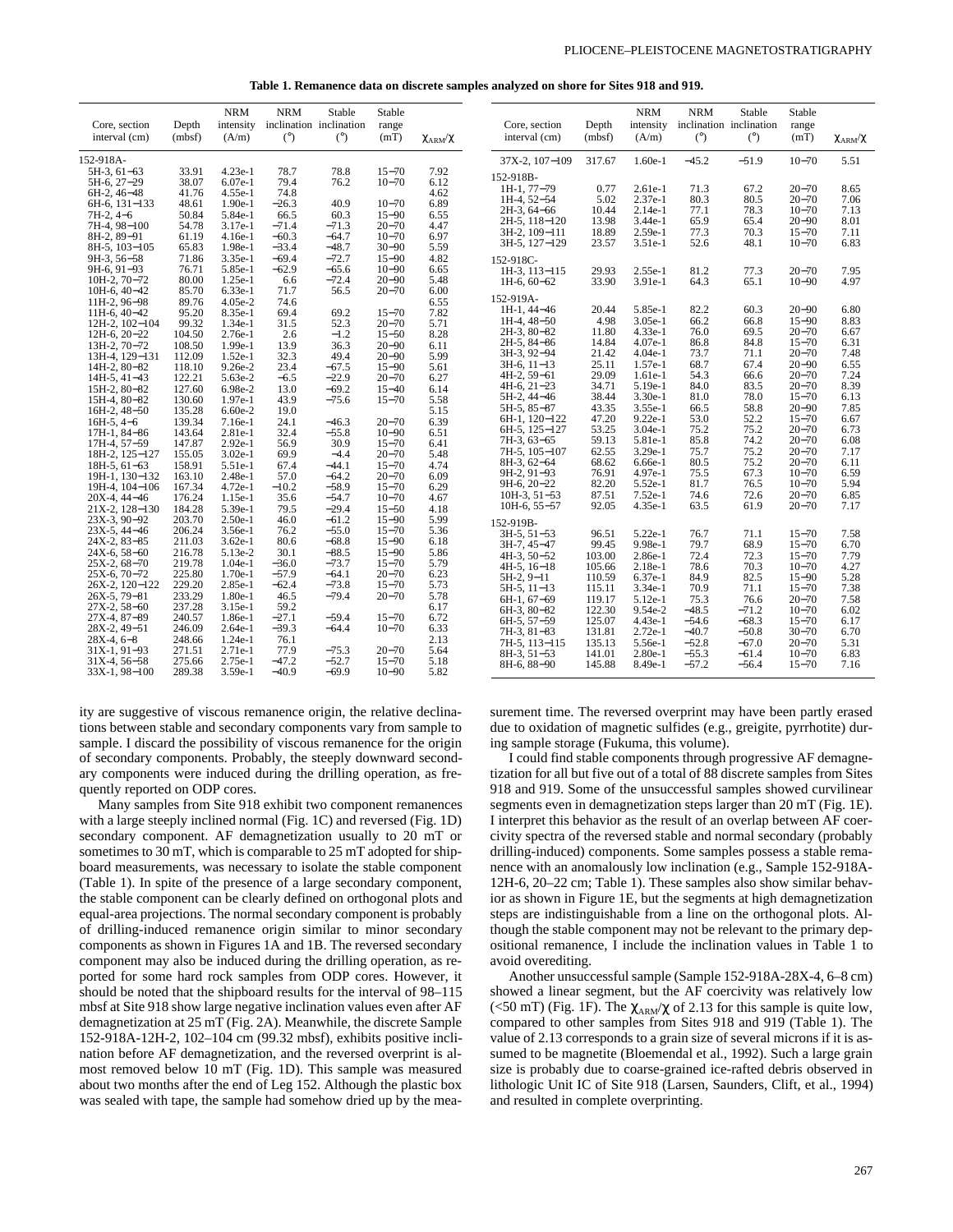

Figure 2. Plots of inclinations with depth below seafloor and interpreted magnetic polarity sequences for Sites 918 (**A**) and 919 (**B**). Dots show the inclinations obtained by AF demagnetization at 25 mT on archive halves of core sections on board, and open circles show the inclinations of stable magnetizations obtained through progressive AF demagnetization for discrete samples on shore. Crosses indicate the positions of discrete samples that did not have stable magnetizations. The letters J, O, and R at the polarity column denote the Jaramillo, Olduvai, and Reunion subchrons, respectively.

Inclination values, which were obtained from shipboard measurements after AF demagnetization at 25 mT and were derived from stable components of discrete samples after progressive AF demagnetization on shore, are plotted with depth in Figure 2. To identify magnetic polarity chrons, I have taken a conservative approach: at least one discrete sample with a stable remanence is necessary to identify a magnetic chron. Determination of the depth of a polarity boundary is primarily based on the shipboard data, but is based only on discrete samples for the intervals where the shipboard data are inconsistent to the data of discrete samples. Thus, I obtained a clear but slightly different magnetic polarity sequence from that obtained on board for Sites 918 and 919 (Larsen, Saunders, Clift, et al., 1994).

At Site 918, the inclination data consist of shipboard data for Hole 918A and shore-based data for Holes 918A, 918B, and 919C (Fig. 2A). Some possible magnetic chrons apparent on the shipboard data are discarded based on the shore-based AF demagnetization results. For example, Sample 152-918A-27X-2, 58–60 cm (237.28 mbsf), does not show a stable component due to the overlapping AF coercivity of stable and secondary remanences (Fig. 1E). Single step demagnetization on board failed to detect such an overlapping coercivity and gave a spurious normal polarity chron. Also there appear some isolated intermediate inclination values in the shipboard data. Even in the shore-based data, there still remain intermediate inclinations. As discussed above, however, these values should be regarded with caution and may be due to overlapping coercivity spectra.

By confirming a reversely magnetized interval just above 50 mbsf at Site 918, I can separate the Jaramillo subchron from the overlying Brunhes chron (Fig. 2A). The Olduvai subchron is extended to a deeper section by eliminating the reversed secondary remanences of discrete samples. There seemingly exist two separate Reunion subchrons on the shipboard data. It is reasonable that two separate Reunion subchrons can be found when one considers the high sedimen-

tation rate for the lithologic Unit IB of Site 918 (see "Sedimentation Rates" section, this paper). However, because no discrete sample was available for the interval corresponding to the lower Reunion subchron, only the upper boundary of the upper Reunion subchron is defined. No normal polarity zone was identified below the Reunion subchron down to the bottom of Hole 918A (332.7 mbsf). This suggests that the deepest sediment of Hole 918A is still younger than the Matuyama/Gauss boundary of 2.60 Ma (Ogg, 1995).

For Site 919, the inclination data consist of shipboard and shorebased data for Holes 919A and 919B (Fig. 2B). Neither of the two possible reversed chrons (at about 25 and 80 mbsf) within a normal polarity interval (0–120 mbsf), which appeared in the shipboard data, are recognized in the shore-based data. All discrete samples from this normal polarity interval showed stable normal magnetizations through AF demagnetization. In fact, even before AF demagnetization these discrete samples possessed normal magnetizations. The reversed magnetizations observed in the shipboard data are probably of secondary origin, and were lost during sample storage before measurements were made on shore. Since no reversed polarity interval was identified above 120 mbsf and no hiatus was observed in the visual core descriptions and the seismic stratigraphy, I have no choice other than to place the Brunhes/Matuyama boundary at about 120 mbsf (Fig. 2B).

### **SEDIMENTATION RATES**

Table 2 lists the polarity boundaries to the nearest decimeter identified at Sites 918 and 919. The interpreted age-depth relations are shown in Figure 3 based on the magnetostratigraphic controlling points alone. For Site 919, the tie line between the present seafloor